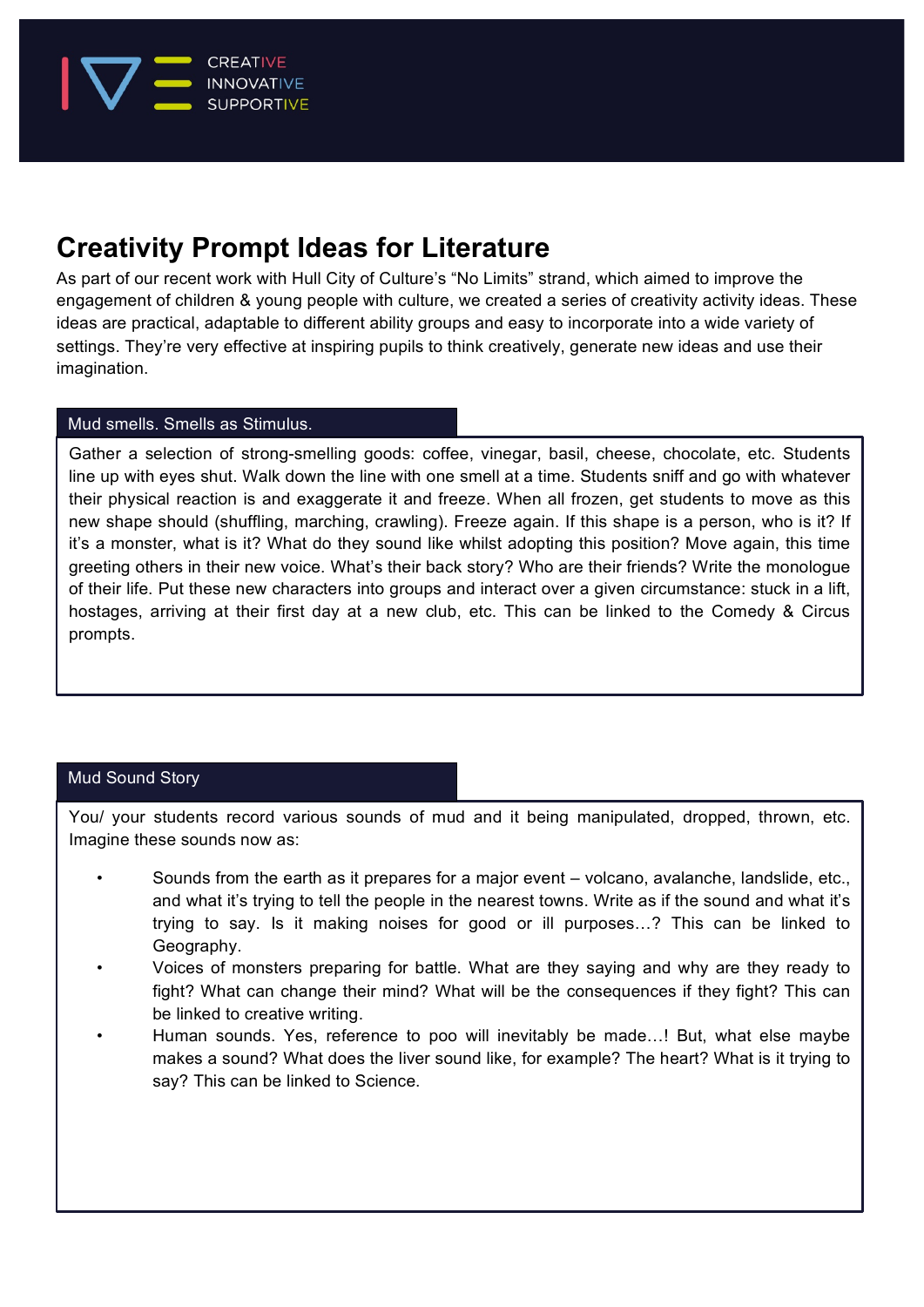#### Mud Characters

Get mud or clay and mix with water. Students cover hands and forearms in it and tell a friend what it feels like: at first, after 2 minutes, after 10 minutes. Meanwhile the friend describes the look as it dries. Together they try to find faces in the cracks and create characters together. Why are these characters on his/her arm? What are they trying to achieve? When we wash the mud off and the faces disappear so the characters fade/hide or die. What sounds do they make? Where do they go? If they slip back into mud, what do they do down there? What's their house like? And so on…

#### Transformation Masks

Get some cheap face masks or use mud if no skin sensitivity issues. Students put on face masks. Now ask them to consider: what if your face is completely transformed when you remove it? Suggestions for how it might be changed; different colour; has grown fur or feathers; has become invisible; has given you superpowers. Lots of discussion about ethnicity, looks vs qualities, etc.

#### Mud Experiences

In small groups, each student thinks up (either) one good and(/or) one bad experience of mud per person. Oracy: each then tells their group members the story(ies). They then experiment with different tones, pitches and paces that suit the good/bad narrative. Then exaggerate: turn the bad experience into a ghost/horror story. Turn the good experience into a life-changing moment of joy. Encourage the listeners to react accordingly with shrieks and gasps where appropriate. Turn it into writing, or not!

### Sound Poems

Grab some objects and hit them! Get students to list onomatopoeic sounds and make up new ones. Get some squelchy things and squelch them! Students do the same. Encourage creative responses. Get them to write a limerick or equivalent regular and rhyming poem that is made up entirely of onomatopoeias and verbs.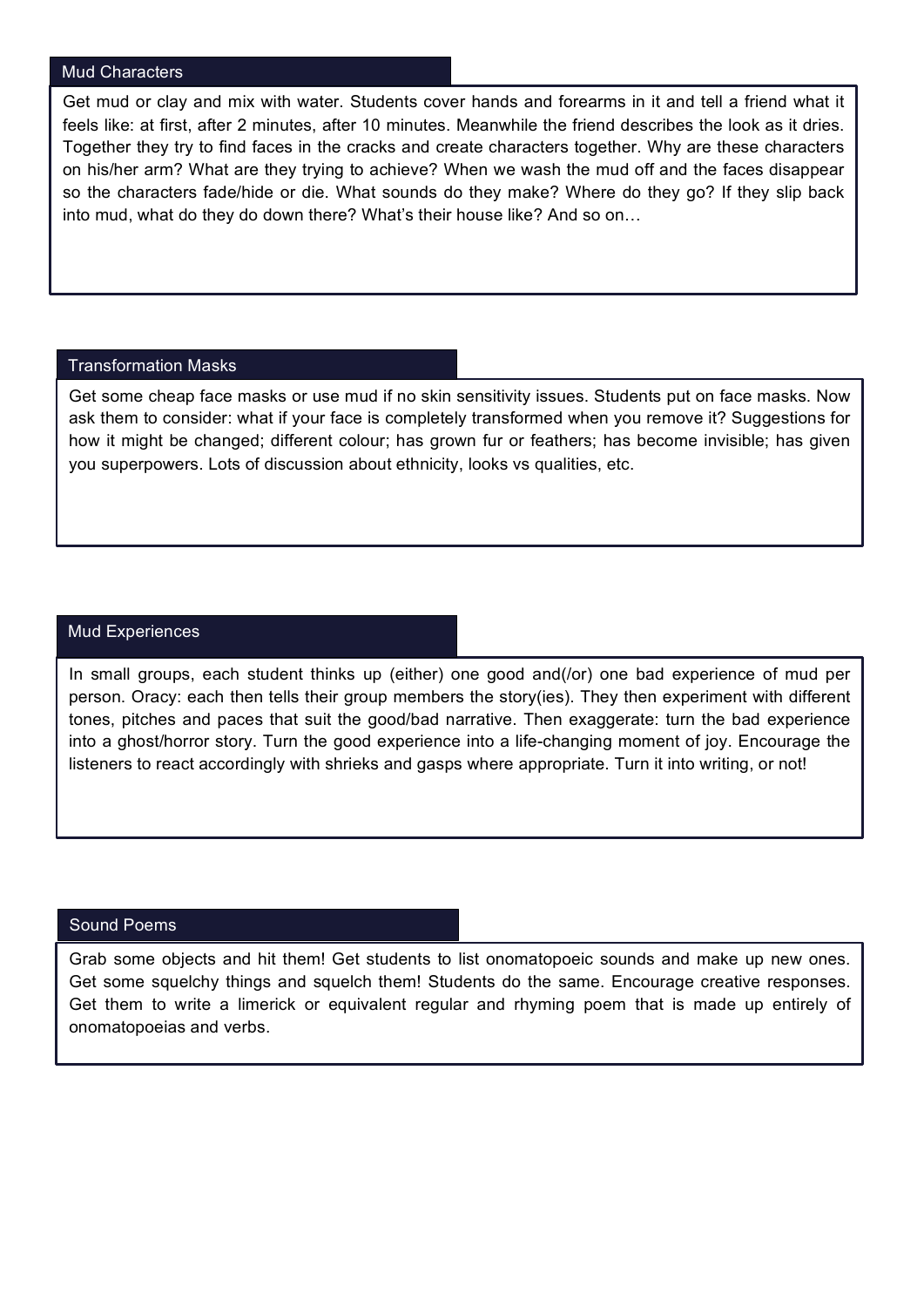# School Rhythm

Students tour the school and its grounds and note down interesting, remarkable, disgusting things that either familiar or unfamiliar. Create phrases that simply describe these notable things. On returning to the learning space, they must start grouping these phrases together not in terms of content but in terms or rhythm and rhyme. Thus a poetic description of the school emerges:

Declan's playing pick-up sticks,

Suki's on her BMX,

Crisp bags flying everywhere

Wind is messing up her hair.

This can remain a poem or could be adapted to fit something like 'Subterranean Homesick Blues' by Bob Dylan. It could become a whole class song, a celebration of the school. This can be linked to Music. Use tour as stimulus for whole curriculum: create buildings in art, examine window to wall ratios in geometry, why locations are chosen for certain buildings (geography), etc.